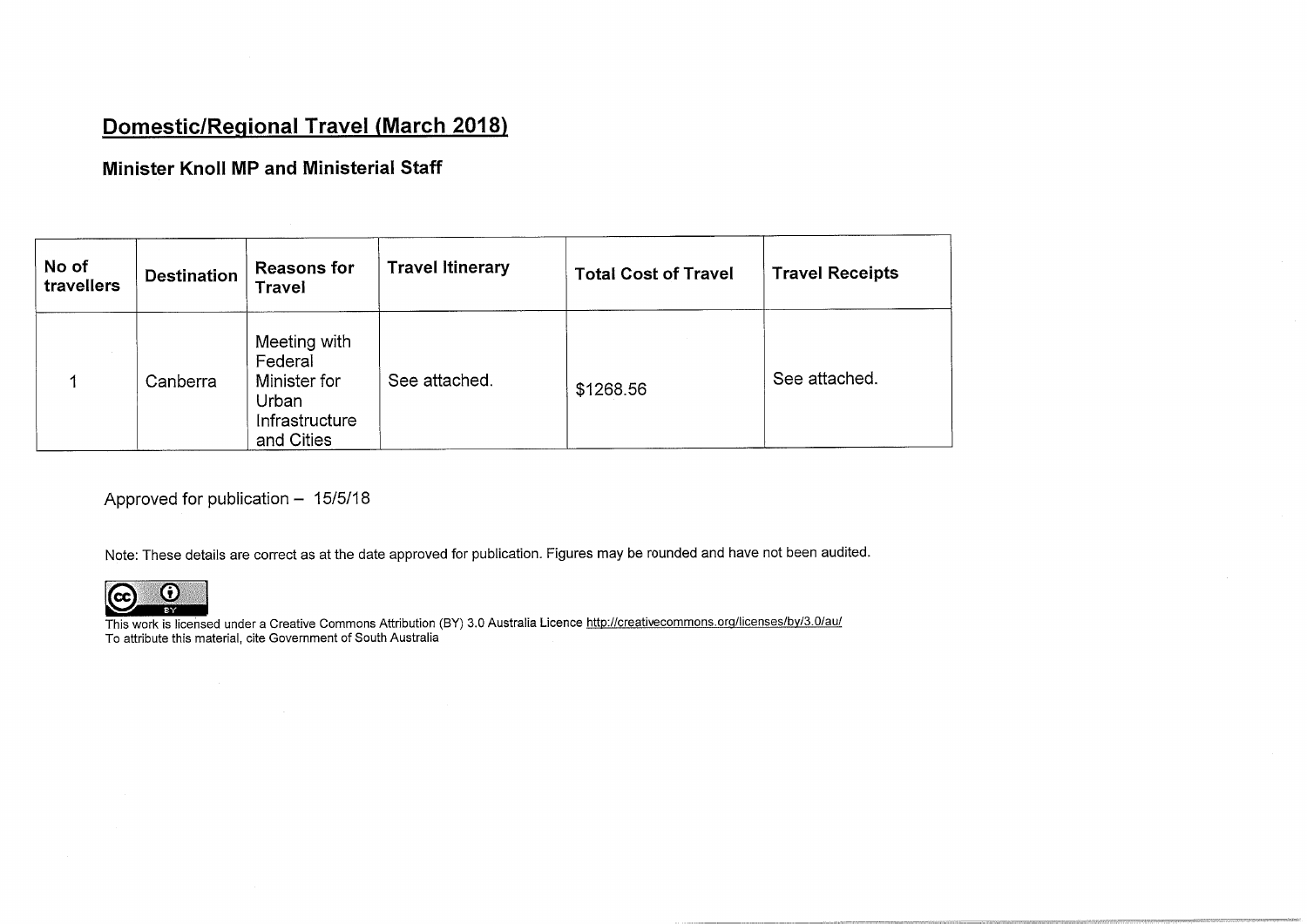## **ITINERARY** Tuesday, 27 MARCH 2018

## Canberra

| <b>TIME</b> | <b>LOCATION</b>                                           | <b>CONTACT</b><br><b>INFORMATION</b> |
|-------------|-----------------------------------------------------------|--------------------------------------|
| 0615        | Depart Adelaide QF706                                     |                                      |
| 0820        | Arrive Canberra Airport                                   |                                      |
| 1200        | Meeting with Ministers Fletcher & Knoll and Dr<br>Kennedy |                                      |
| 1230        | Meeting with Minister Knoll & Dr Kennedy                  |                                      |
| 1400        | Tram site tour with Luke Jansen                           |                                      |
| 1800        | Depart QF737 Arrive 1920                                  |                                      |



Government of South Australia